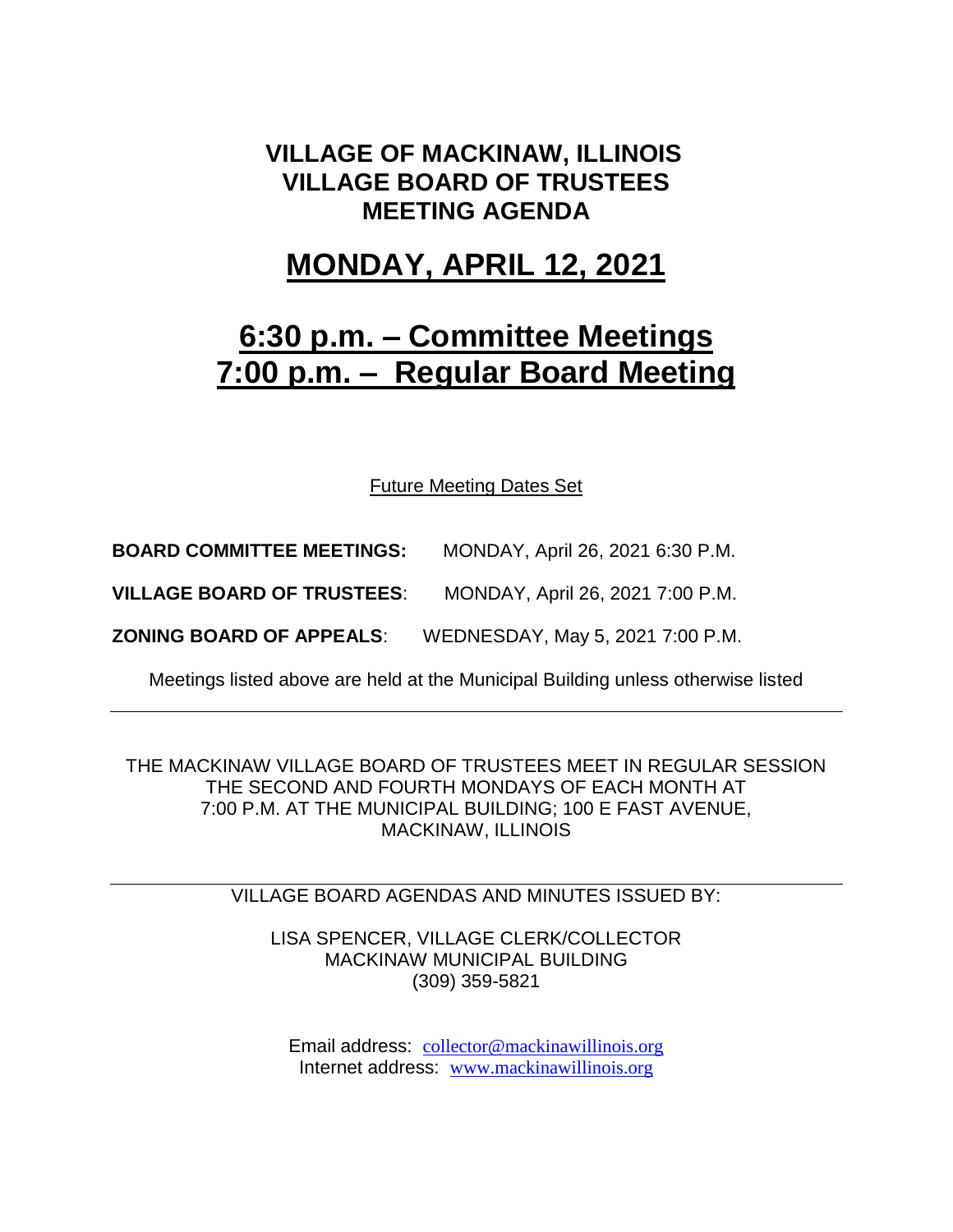**VILLAGE OF MACKINAW, ILLINOIS VILLAGE BOARD OF TRUSTEES COMMITTEE MEETINGS AGENDA (Meeting will be held at Village Hall) 100 E Fast Ave Mackinaw IL 61755**

# **MONDAY – APRIL 12, 2021 6:30 P.M.**

- **I. FINANCE COMMITTEE – Candy Haynes and Carolyn Elmore Approval of minutes Public Comment/New Business**
- **II. BEAUTIFICATION AND PARKS COMMITTEE – Josh Schmidgall Approval of minutes Public Comment/New Business**
- **III. PUBLIC WORKS COMMITTEE – Mark Morman and Jerry Peterson Approval of minutes Public Comment/New Business**
- **IV. POLICE/EMA COMMITTEE – Craig Friend and Kraig Kamp**

**Approval of minutes Public Comment/New Business**

- **V. ZONING COMMITTEE – Kraig Kamp Approval of minutes Public Comment/New Business**
- **VI. ADJOURNMENT**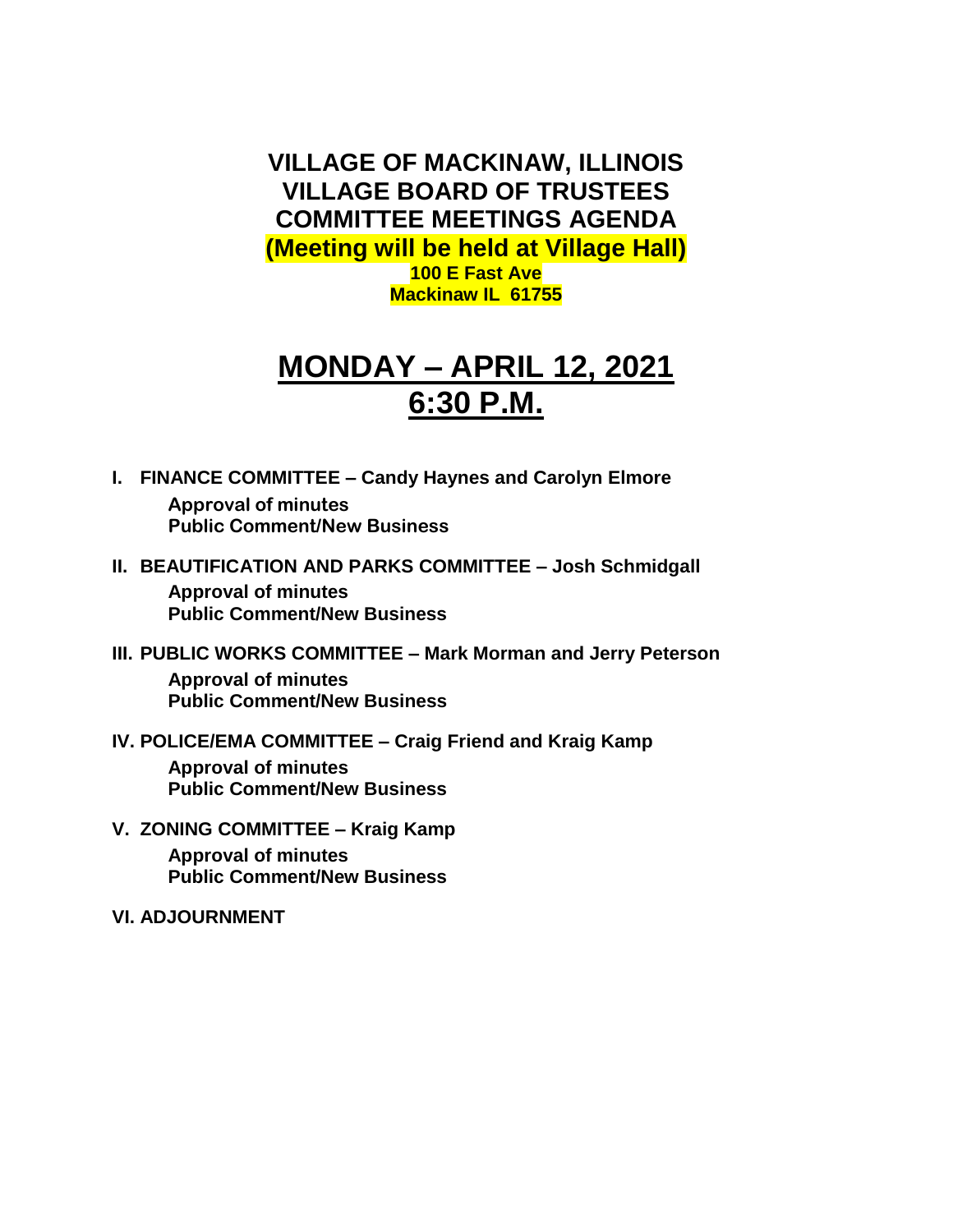**VILLAGE OF MACKINAW, ILLINOIS VILLAGE BOARD OF TRUSTEES MEETING AGENDA (Meeting will be held at Village Hall) 100 E Fast Ave Mackinaw IL 61755**

# **MONDAY – APRIL 12, 2021 7:00 P.M.**

### **I. CALL TO ORDER BY VILLAGE PRESIDENT**

- **I. PLEDGE OF ALLEGIANCE**
- **II. ROLL CALL**

### **III. CONSENT AGENDA ITEMS**

- **a. Approval of March 22, 2021 regular meeting minutes**
- **b. Approval of Public Works department reports**
- **c. Approval of EMA department report**
- **d. Approval of Police department report**
- **e. Approval of recurring disbursements**
- **f. Approval of finance packet**
- **IV. PUBLIC COMMENT**
	- **1. Chris Davila requesting to reduce the speed limit in Eastwood Park Subdivision**

### **V. DEPARTMENT REPORTS**

- **a. Police Chief's report**
	- **1. Purchase of new squad vehicle for the department**